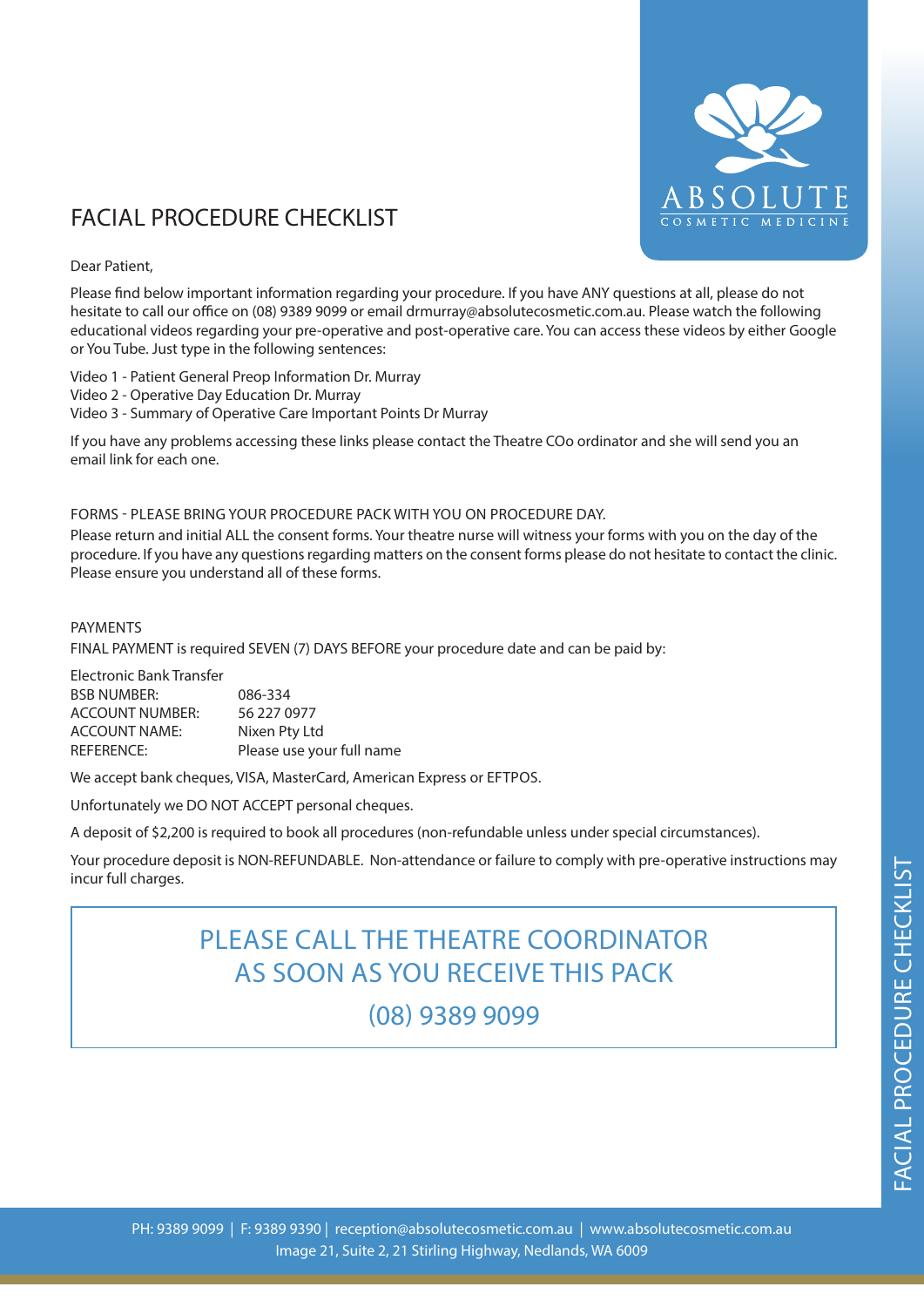# PRE-OPERATIVE

# BLOOD TESTS

Your blood tests need to be done at least 2 weeks (14 days) prior to your procedure. Your results will be sent directly to the clinic and we will only contact you if your Doctor wishes to discuss the results with you.

# BODY CARE

A thorough Chlorhexidine body and hair wash (antibacterial) is necessary on the morning of the procedure. This can be purchased from your local pharmacy.

If you have long hair please tie it back and remove all jewellery and piercings except wedding rings. Please remove nail polish, and fake/gel nails prior to the procedure.

# GARMENT

You may be required to wear a facial garment for a minimum of 1 week fulltime. These garments are an additional cost of \$50. Please note the Doctor may request you purchase an additional post-operative garment.

# SMOKING AND ALCOHOL

It is advisable that you keep your alcohol intake to a minimum for the week prior to your procedure. SMOKING IS NOT PERMITTED pre-operatively for 2 weeks and for 6-8 weeks post-operatively. Nicotine patches are permitted. Please note, if you smoke within 2 weeks of your procedure it may be cancelled without a refund.

Please visit useful link to assist quitting prior to surgery: https://publications.qld.gov.au/dataset/quit-smoking-brochures/ resource/9ab367a2-04ad-46d5-a03c-6d746de3c2e4

# CLOTHING

For your comfort please wear LOOSE, DARK, COMFORTABLE clothing with buttons on the front - i.e. a tracksuit - NO tight jeans, pants, belts or tight tops. Flat shoes only please. You may also wish to bring a head scarf to wear post-procedure.

# FASTING

Please fast for six (6) hours - NO food or fluids - pre-operatively.

# **ALLERGIES**

PLEASE ensure you alert your Doctor to any ALLERGIES that you have to any MEDICATION, LATEX, BETADINE, CHLORHEXIDINE, or adhesive PLASTERS/TAPES.

# MEDICATIONS - BRING ALL MEDICATIONS ON PROCEDURE DAY

Please DO NOT take Aspirin/Ibuprofen (Nurofen)/Vitamin E/Fish Oil/Green Tea or anti-inflammatories ten (10) days prior to your procedure. If these medications are essential for your medical condition please inform your Doctor immediately.

• Cephalexin 500mg (Antibiotic) - 1 capsule four times per day. Please start the evening prior to your procedure and take one on the morning of the procedure with a sip of water.

• Stemetil 5mg - 1 tablet four to six hourly as required for nausea. Before antibiotics and pain relief is the most beneficial.

(Breast Augmentation patients can take 1 Zofran wafer under the tongue 12 hourly for nausea.)

• Panadeine Forte - 1-2 tablets four hourly as required for pain.

• Zovirax (Erbium Only) - Start 1 - 2 days prior to procedure.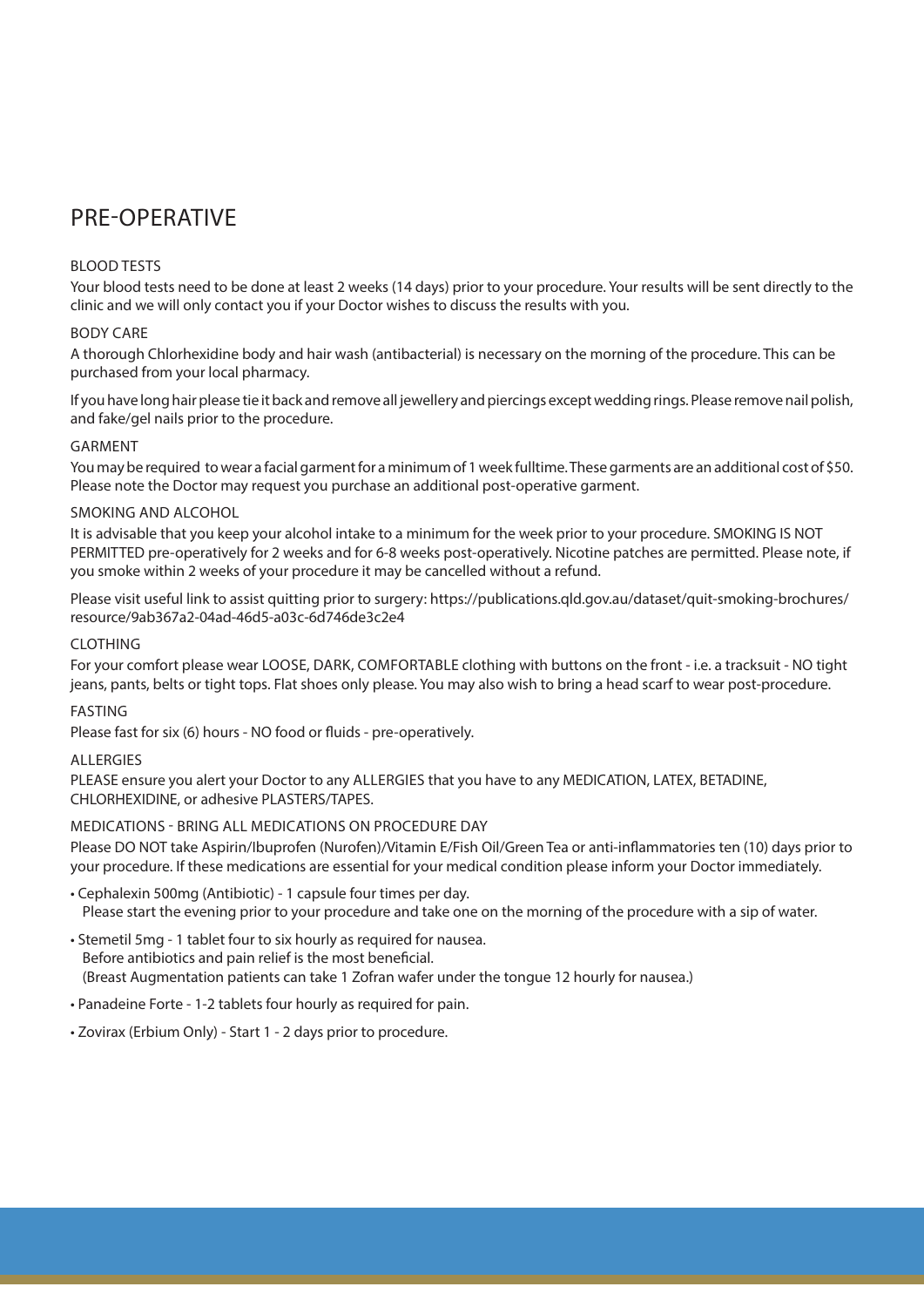# POST-OPERATIVE

# DRIVING AND SUPERVISION

As you will be sedated during your procedure YOU ARE NOT PERMITTED to drive for 24 hours afterwards. You will only be DISCHARGED after your procedure to a RESPONSIBLE ADULT who must sign a discharge form and you are required to have ADULT SUPERVISION FOR 24 HOURS POST-OPERATIVELY. You will not be discharged from the clinic after your procedure if you are traveling by taxi/Uber or staying alone for the first 24 hours. (You will admitted to hospital which will incur extra charges. We can organise a carer for you if notice of 1 week is given. Charges will apply).

# **ACCOMMODATION**

Ground floor accommodation is preferred, less than 30 minutes from the Nedlands Clinic.

### **SHOWERING**

Showering is NOT permitted until the DAY AFTER your procedure and you have had your dressings changed by the nurses, you will also be reviewed by your Doctor. Please see attached shower instructions.

### REST

You must rest for 24 hours (strictly) and follow Doctor's instructions.

### **EXERCISE**

Most patients can return to exercise as follows: Week 1 - light exercise; Week 2 - moderate exercise; Week 3 - full exercise.

### THREAD LIFTING

Minimize facial and neck movements in the first week.

Only touch the skin with horizontal, not vertical movements.

Report any "poking out" or showing of threads immediatley (don't be alarmed).

Report bleeding or swelling immediatley.

# ERBIUM

Wash face as instructed b y nurses three (3) times daily.

Avoid sun exposure for three (3) months.

#### TED STOCKINGS

You are required to wear your stockings during your procedure and for 2 WEEKS post-procedure. Your stockings will be supplied to you on the day of the procedure. These prevent life threatening blood clots.

#### APPOINTMENTS

Facial Procedures - Day 1, day 2, day 5, and 1 month.

#### MOBILE PHONE

You must leave your phone and that of your carer's on and nearby during the first night. THIS IS VERY IMPORTANT.

IT IS VERY IMPORTANT FOR YOUR RECOVERY THAT YOU REPORT PROBLEMS IMMEDIATELY.

# 24 HOUR CONTACTS

Dr Murray H: 9385 4991 M: 0412 366 872 Nurse: 0413 835 867

This is a guide only – no responsibility is taken for incomplete patient enquiries.